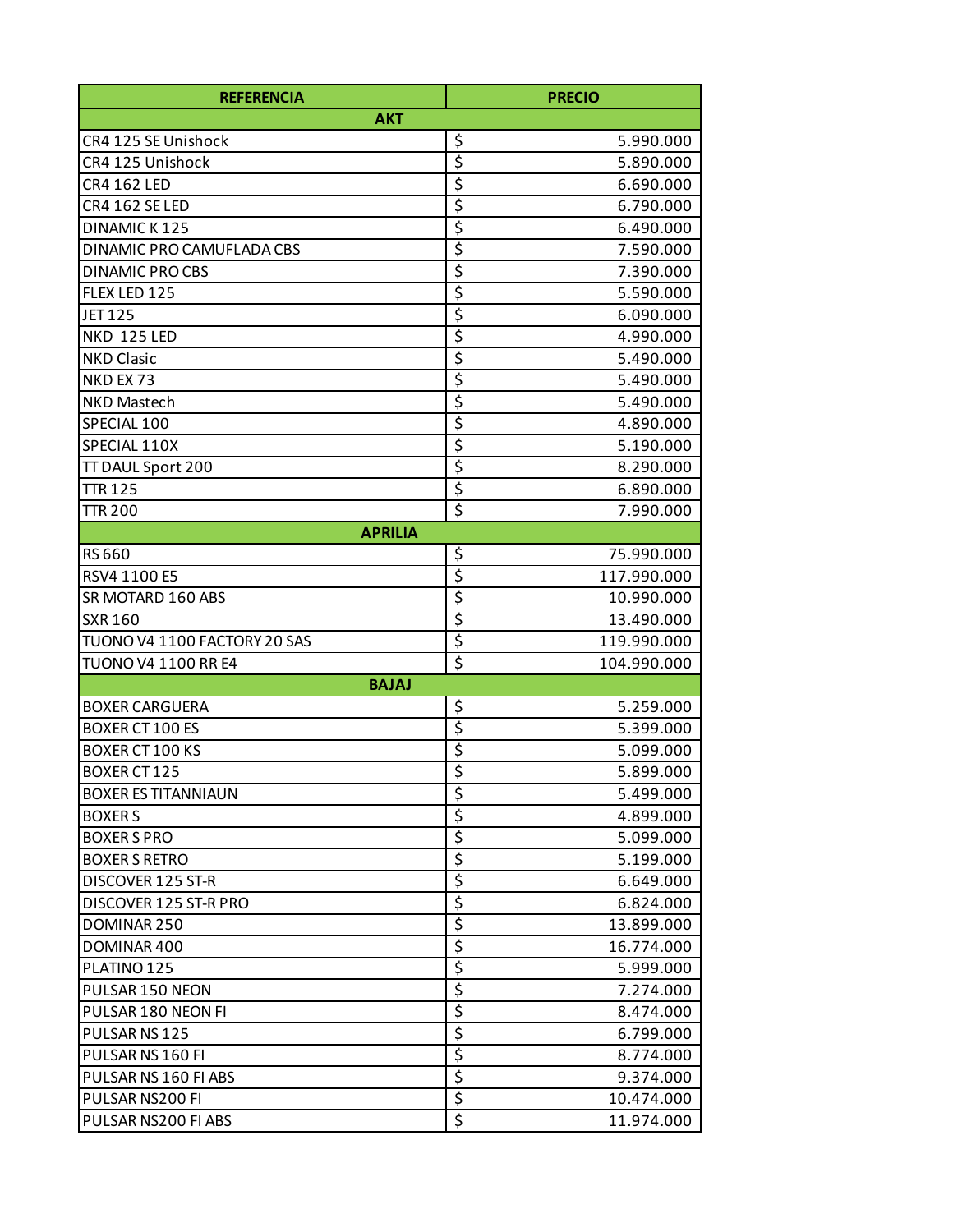| PULSAR RS 200             | \$<br>12.724.000  |
|---------------------------|-------------------|
| <b>BENELLI</b>            |                   |
| 180S                      | \$<br>10.799.000  |
| 251X                      | \$<br>18.999.000  |
| 302S                      | \$<br>22.999.000  |
| 502C                      | \$<br>36.990.000  |
| 752S                      | \$<br>45.990.000  |
| <b>IMPERIALE 400</b>      | \$<br>20.990.000  |
| LEONCINO <sub>250</sub>   | \$<br>17.999.000  |
| LEONCINO 500              | \$<br>31.499.000  |
| <b>LEONCINO 500 TRAIL</b> | \$<br>32.499.000  |
| <b>TNT 135</b>            | \$<br>8.999.000   |
| <b>TNT 1501</b>           | \$<br>9.299.000   |
| <b>TNT 25N</b>            | \$<br>12.799.000  |
| <b>TNT 6001</b>           | \$<br>45.990.000  |
| <b>TRK 251</b>            | \$<br>18.999.000  |
| <b>TRK 251 X</b>          | \$<br>19.999.000  |
| <b>TRK 502</b>            | \$<br>31.999.000  |
| <b>TRK 502 X</b>          | \$<br>33.999.000  |
| <b>TRK 502 X</b>          | \$<br>33.999.000  |
| <b>BMW</b>                |                   |
| C400 GT                   | \$<br>60.990.000  |
| C 400 X                   | \$<br>58.990.000  |
| F750 GS                   | \$<br>62.990.000  |
| F850 GS                   | \$<br>72.990.000  |
| F 850 GS ADVENTURE        | \$<br>86.990.000  |
| F900R                     | \$<br>49.990.000  |
| F900 XR                   | \$<br>79.990.000  |
| G310 GS                   | \$<br>30.990.000  |
| G310R                     | \$<br>36.990.000  |
| K1600B                    | \$<br>189.990.000 |
| K1600 GA                  | \$<br>194.990.000 |
| K1600 GT                  | \$<br>179.990.000 |
| K1600 GTL                 | \$<br>189.990.000 |
| MR 1000 RR                | \$<br>199.990.000 |
| R1250 GS                  | \$<br>118.990.000 |
| R1250R                    | \$<br>108.990.000 |
| R1250RS                   | \$<br>108.990.000 |
| R1250RT                   | \$<br>146.990.000 |
| R 18                      | \$<br>139.990.000 |
| R18B                      | \$<br>179.990.000 |
| R18 CLASSIC               | \$<br>144.990.000 |
| R 18 TRANSCONTINENTAL     | \$<br>189.990.000 |
| <b>R NINET</b>            | \$<br>94.990.000  |
| <b>R NINET PURE</b>       | \$<br>78.990.000  |
| R NINET SCRAMBLER         | \$<br>87.990.000  |
| R NINET URBAN G/S         | \$<br>86.990.000  |
| R1250 GS ADVENTURE        | \$<br>133.990.000 |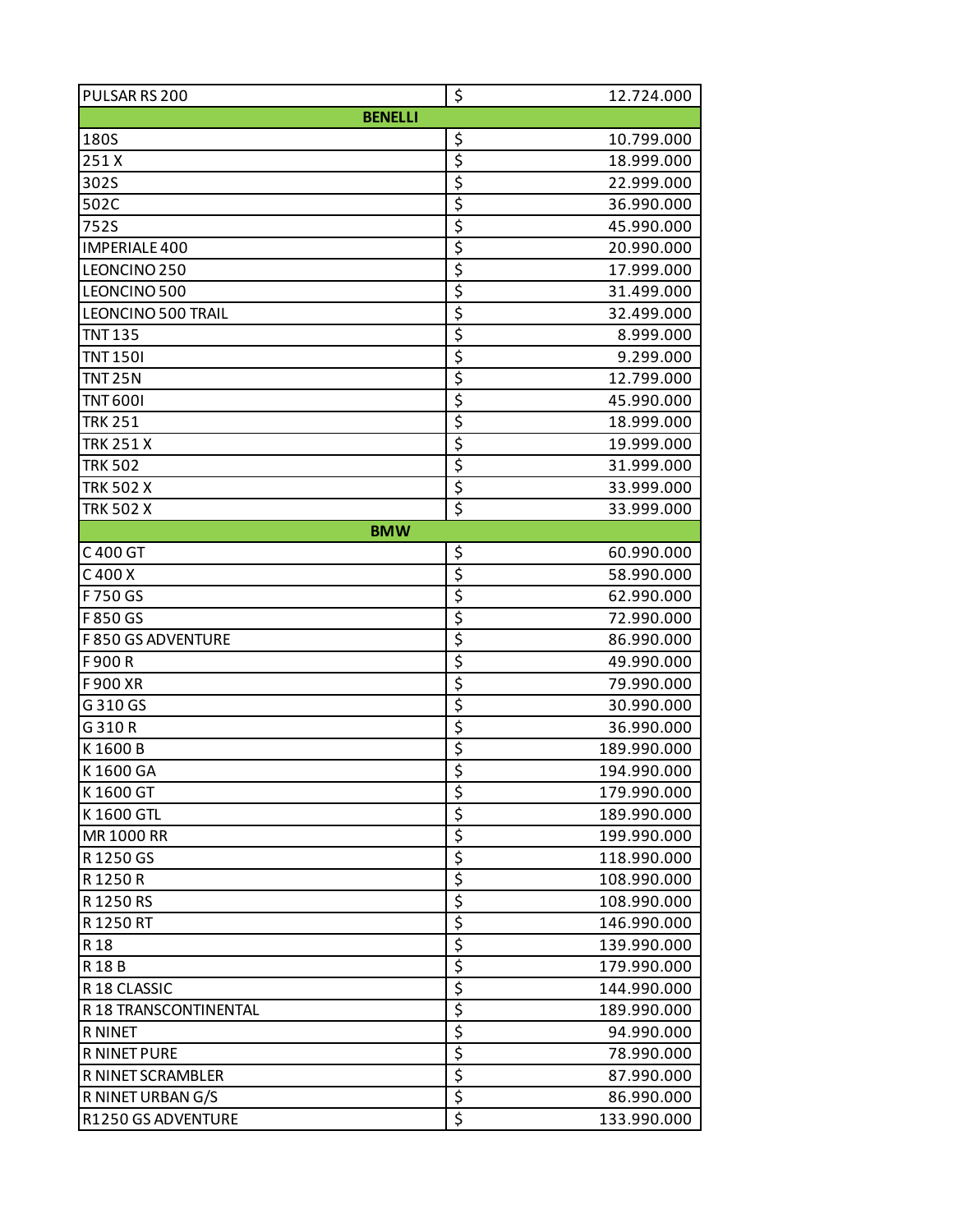| S1000R                  | \$<br>99.990.000                       |  |
|-------------------------|----------------------------------------|--|
| S1000 RR                | \$<br>127.990.000                      |  |
| S1000 XR                | $\overline{\xi}$<br>118.990.000        |  |
| <b>CF MOTO</b>          |                                        |  |
| <b>150 NK</b>           | \$<br>10.090.000                       |  |
| <b>250 NK</b>           | \$<br>14.990.000                       |  |
| 250 SR                  | \$<br>16.990.000                       |  |
| 300 SR                  | \$<br>17.990.000                       |  |
| 400 NK                  | \$<br>20.990.000                       |  |
| 650 GT                  | \$<br>33.990.000                       |  |
| 650 MT                  | \$<br>32.990.000                       |  |
| 650 NK                  | \$<br>28.490.000                       |  |
| 700 CLX                 | \$<br>32.990.000                       |  |
| <b>DUCATI</b>           |                                        |  |
| DIAVEL 1260             | \$<br>106.000.000                      |  |
| <b>HYPERMOTARD 950</b>  | \$<br>70.000.000                       |  |
| MONSTER 821             | \$<br>61.000.000                       |  |
| MULLTISTRADA 950        | \$<br>66.000.000                       |  |
| MULTISTRADA 1260 ENDURO | \$<br>110.000.000                      |  |
| MULTISTRADA V4          | \$<br>96.000.000                       |  |
| <b>NEW MONSTER</b>      | \$<br>60.000.000                       |  |
| PANIGALE V2             | \$<br>92.000.000                       |  |
| PANIGALE V4             | \$<br>124.000.000                      |  |
| SCRAMBLER 1100 PRO DARK | \$<br>67.000.000                       |  |
| <b>SCRAMBLER ICON</b>   | \$<br>48.000.000                       |  |
| <b>STREETFIGHTER V4</b> | \$<br>106.000.000                      |  |
| SUPERSPORT950           | \$<br>70.000.000                       |  |
| <b>XDIAVEL DARK</b>     | \$<br>105.000.000                      |  |
| <b>GUZZI</b>            |                                        |  |
| <b>V7 III SPECIAL</b>   | \$<br>49.990.000                       |  |
| V7 III STONES           | $\overline{\mathcal{S}}$<br>52.990.000 |  |
| <b>V85 TT</b>           | \$<br>59.990.000                       |  |
| <b>V9 BOBBER SPORT</b>  | \$<br>49.990.000                       |  |
| <b>HARLEY DAVIDSON</b>  |                                        |  |
| <b>BREAKOUT</b>         | \$<br>132.000.000                      |  |
| <b>FAT BOB</b>          | \$<br>124.000.000                      |  |
| LOW RIDER S             | \$<br>118.000.000                      |  |
| PANAMERICAN             | \$<br>110.000.000                      |  |
| <b>ROAD GLIDE</b>       | \$<br>170.000.000                      |  |
| ROAD GLIDE CVO          | \$<br>259.000.000                      |  |
| <b>SPORTSTERS</b>       | \$<br>114.000.000                      |  |
| <b>STREET BOB</b>       | \$<br>106.000.000                      |  |
| <b>STREET GLIDE</b>     | \$<br>163.000.000                      |  |
| ULTRALIMITED            | $\overline{\xi}$<br>176.000.000        |  |
| <b>HERO</b>             |                                        |  |
| <b>ECO DELUXE</b>       | \$<br>5.390.000                        |  |
| <b>HUNK 160 R</b>       | \$<br>8.890.000                        |  |
| <b>HUNK 190R</b>        | $\overline{\xi}$<br>9.649.000          |  |
|                         |                                        |  |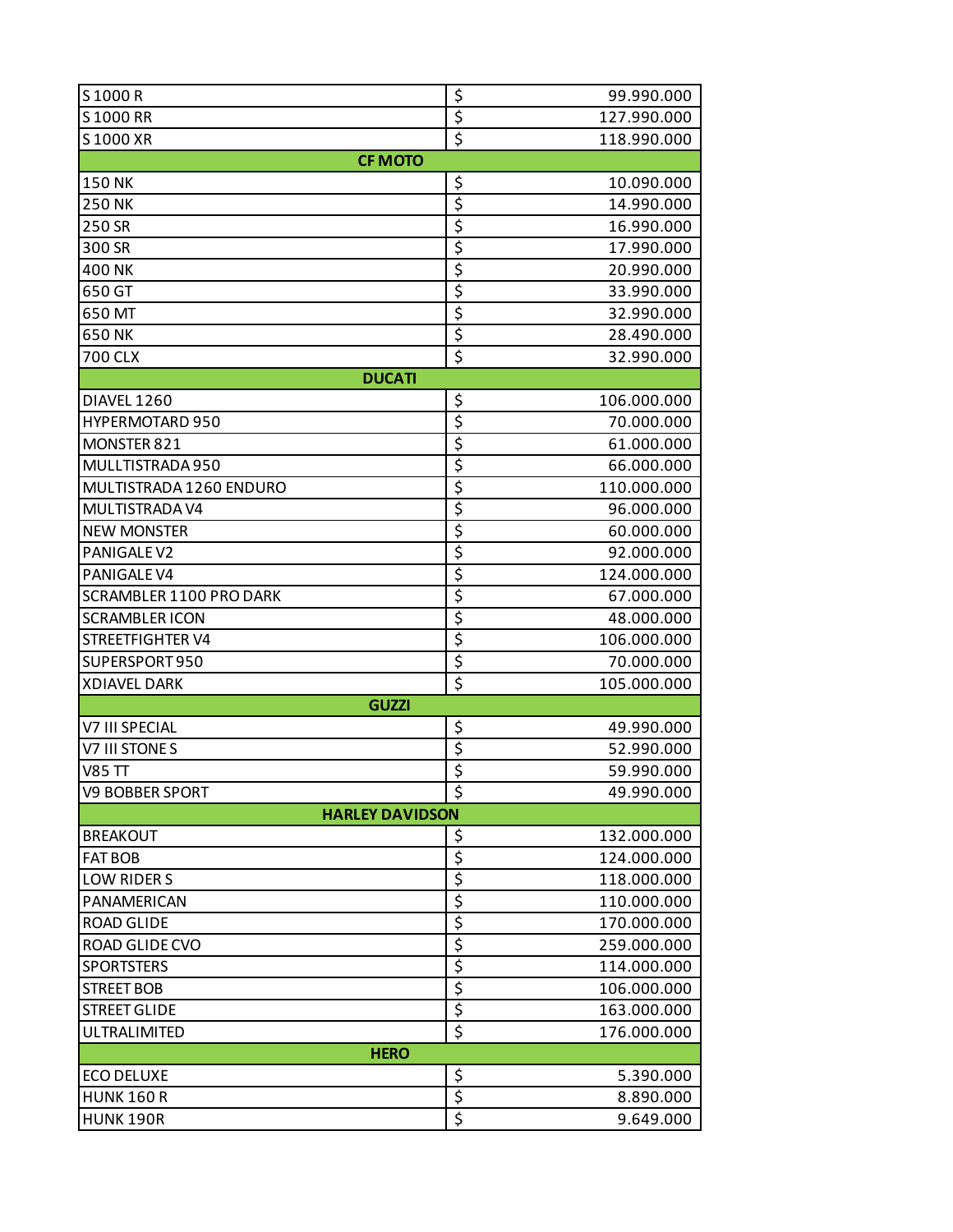| <b>IGNITOR 125</b>             | \$<br>6.349.000                               |  |
|--------------------------------|-----------------------------------------------|--|
| XPULSE 200 FI                  | $\overline{\xi}$<br>10.590.000                |  |
| XPULSE 200T                    | $\overline{\boldsymbol{\zeta}}$<br>10.250.000 |  |
| <b>HONDA</b>                   |                                               |  |
| AFRICA TWIN ADVENTURE SPORT    | \$<br>95.490.000                              |  |
| AFRICA TWIN ADVENTURE SPORT SE | \$<br>99.990.000                              |  |
| AFRICAN TWIN CRF 1100L         | \$<br>79.990.000                              |  |
| <b>CB1000R</b>                 | $\overline{\mathsf{S}}$<br>59.490.000         |  |
| <b>CB125F</b>                  | \$<br>6.950.000                               |  |
| <b>CB 160R TRICOLOR</b>        | \$<br>12.350.000                              |  |
| CB 190 R REPSOL                | \$<br>12.450.000                              |  |
| <b>CB190R</b>                  | \$<br>12.250.000                              |  |
| CB 250 TWISTER                 | \$<br>14.270.000                              |  |
| <b>CB 500X</b>                 | \$<br>37.990.000                              |  |
| <b>CB 650R</b>                 | \$<br>49.699.000                              |  |
| <b>CRF110F</b>                 | \$<br>14.690.000                              |  |
| <b>CRF 250F</b>                | \$<br>19.390.000                              |  |
| <b>CRF 250R</b>                | \$<br>42.590.000                              |  |
| <b>CRF 250RF</b>               | \$<br>43.990.000                              |  |
| <b>CRF450R</b>                 | \$<br>47.990.000                              |  |
| CRF450RX                       | \$<br>48.990.000                              |  |
| CRF50F                         | \$<br>9.490.000                               |  |
| DIO LED DLX                    | \$<br>6.700.000                               |  |
| DIO LED STD                    | \$<br>6.600.000                               |  |
| <b>GOLDWING</b>                | \$<br>143.990.000                             |  |
| <b>NAVI</b>                    | \$<br>6.450.000                               |  |
| <b>NAVI ADVENTURE</b>          | \$<br>6.790.000                               |  |
| <b>NAVI MIX</b>                | \$<br>6.750.000                               |  |
| <b>NC750XD</b>                 | $\overline{\mathsf{S}}$<br>49.990.000         |  |
| <b>PCX 150</b>                 | \$<br>13.500.000                              |  |
| PCX 150 DLX                    | \$<br>13.600.000                              |  |
| <b>WAVE 110S</b>               | \$<br>7.400.000                               |  |
| X-ADV                          | \$<br>58.990.000                              |  |
| X-BLADE 160                    | \$<br>10.500.000                              |  |
| <b>XR150L</b>                  | $\overline{\xi}$<br>10.750.000                |  |
| <b>XR 190L</b>                 | \$<br>12.450.000                              |  |
| XRE 190 DLX                    | \$<br>16.500.000                              |  |
| <b>XRE300 ABS</b>              | $\overline{\xi}$<br>24.300.000                |  |
| XRE300 ABS DLX                 | $\overline{\boldsymbol{\zeta}}$<br>24.700.000 |  |
| <b>HUSQVARNA</b>               |                                               |  |
| NORDEN 901                     | \$<br>78.000.000                              |  |
| SVARTPILEN 200                 | \$<br>15.790.000                              |  |
| SVARTPILEN 401                 | \$<br>27.190.000                              |  |
| SVARTPILEN 701                 | $\overline{\xi}$<br>49.990.000                |  |
| VITPILEN 701                   | \$<br>46.990.000                              |  |
| <b>KAWASAKI</b>                |                                               |  |
| <b>KLX150J</b>                 | \$<br>12.499.000                              |  |
| NINJA 400                      | \$<br>31.990.000                              |  |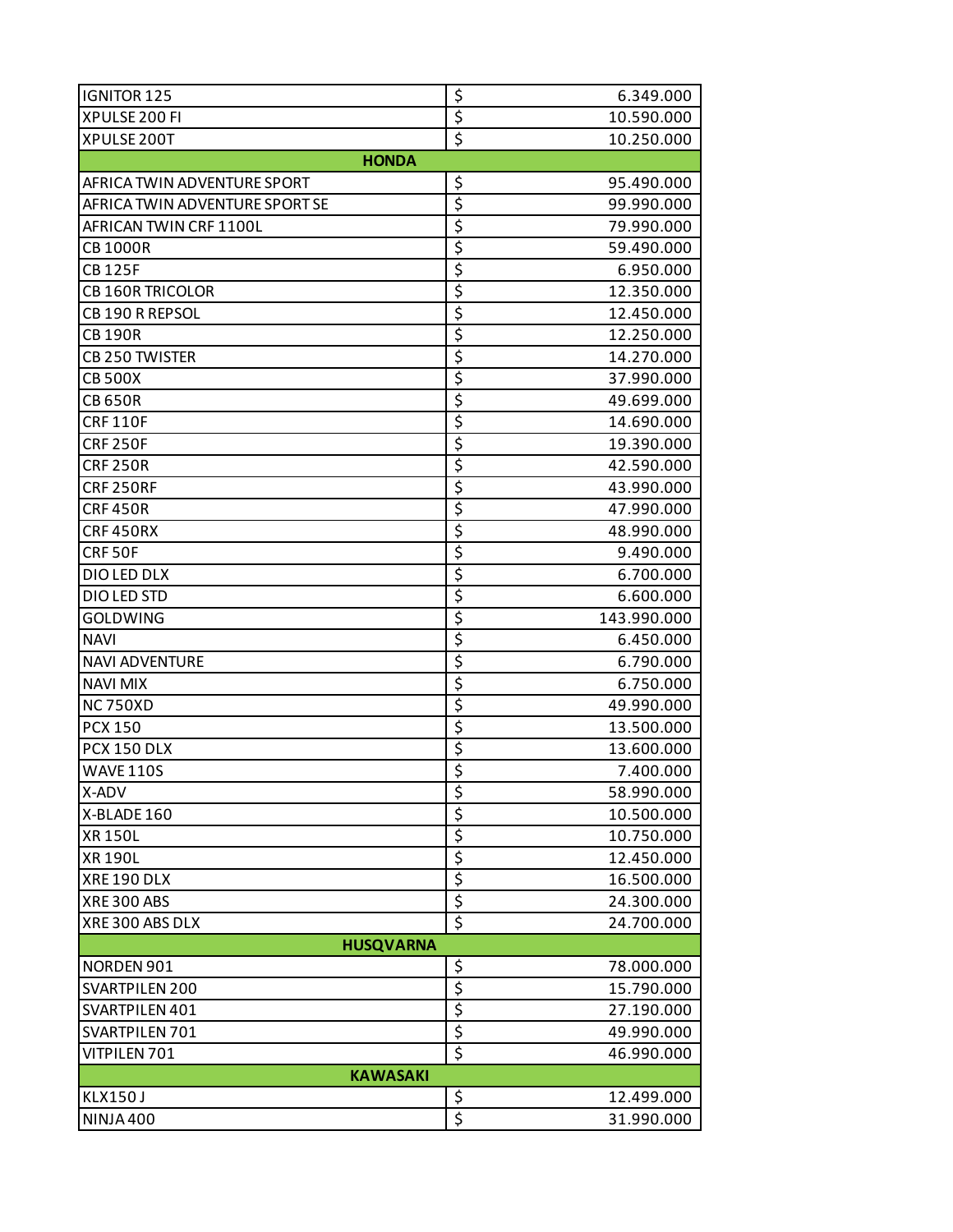| NINJA 400 KRT              | \$                                  | 32.990.000  |
|----------------------------|-------------------------------------|-------------|
| VERSYS 300 ABS             | \$                                  | 30.990.000  |
| VERSYS 650                 | $\overline{\mathsf{S}}$             | 48.990.000  |
| Z900 RS                    | \$                                  | 64.990.000  |
| <b>Z900 RS</b>             | $\overline{\boldsymbol{\zeta}}$     | 51.990.000  |
| <b>KTM</b>                 |                                     |             |
| 1290 ADVENTURE R           | \$                                  | 114.990.000 |
| 1290 SUPER ADVENTURE S     | $\overline{\xi}$                    | 114.990.000 |
| <b>1290 SUPER DUKE R</b>   | $\overline{\mathsf{S}}$             | 99.990.000  |
| <b>20 DUKENG</b>           | \$                                  | 15.590.000  |
| <b>200 DUKE</b>            | \$                                  | 13.590.000  |
| <b>250 ADVENTURE</b>       | $\overline{\mathsf{S}}$             | 23.490.000  |
| 390 ADVENTURE              | \$                                  | 31.990.000  |
| 390 DUKE NG                | \$                                  | 27.190.000  |
| 890 ADVENTURE              | $\overline{\mathsf{S}}$             | 64.990.000  |
| <b>890 ADVENTURE R</b>     | \$                                  | 79.990.000  |
| <b>890 DUKE</b>            | $\overline{\boldsymbol{\varsigma}}$ | 54.990.000  |
| 890 DUKER                  | \$                                  | 59.990.000  |
| <b>KYMCO</b>               |                                     |             |
| <b>AGILITY ALL NEW</b>     | \$                                  | 9.799.000   |
| <b>AGILITY ALL NEW PRO</b> | $\overline{\mathsf{S}}$             | 9.999.000   |
| <b>AGILITY FUSION</b>      | \$                                  | 8.499.000   |
| <b>AGILITY GO</b>          | \$                                  | 7.799.000   |
| AK 550                     | $\overline{\mathsf{S}}$             | 55.990.000  |
| <b>TWIST</b>               | \$                                  | 6.599.000   |
| <b>TWIST CITY</b>          | \$                                  | 6.699.000   |
| XCINTING S400              | $\overline{\mathsf{S}}$             | 34.990.000  |
| XTOWN 300                  | \$                                  | 20.990.000  |
| <b>PIAGGIO</b>             |                                     |             |
| BEVERLY 300                | \$                                  | 39.000.000  |
| MP3 300 LT HPE SPORTE5     | \$                                  | 37.000.000  |
| MP3 500 LT HPE SPORT       | $\overline{\mathsf{S}}$             | 49.990.000  |
| <b>ROYAL ENFIELD</b>       |                                     |             |
| CLASSIC 350 EFI            | \$                                  | 14.990.000  |
| <b>CONTINENTAL GT</b>      | $\overline{\boldsymbol{\varsigma}}$ | 28.490.000  |
| HIMALAYAN                  | \$                                  | 20.290.000  |
| <b>INTERCEPTOR</b>         | \$                                  | 25.990.000  |
| <b>METEOR</b>              | $\overline{\mathsf{S}}$             | 1.769.000   |
| <b>SUZUKI</b>              |                                     |             |
| <b>ACCESS (2021)</b>       | \$                                  | 7.467.000   |
| <b>ADDRESS</b>             | $\overline{\mathbf{e}}$             | 7.549.000   |
| <b>ADDRESS NZ</b>          | $\frac{4}{9}$                       | 7.599.000   |
| AX4 EIII                   |                                     | 5.300.000   |
| AX4H EVOLUTION EIII        |                                     | 5.390.000   |
| <b>BEST 125 FI</b>         | $\frac{1}{2}$                       | 8.580.000   |
| <b>DL250</b>               |                                     | 21.700.000  |
| DL650XT                    | $\overline{\mathfrak{s}}$           | 45.399.000  |
| <b>DR150</b>               | \$                                  | 9.830.000   |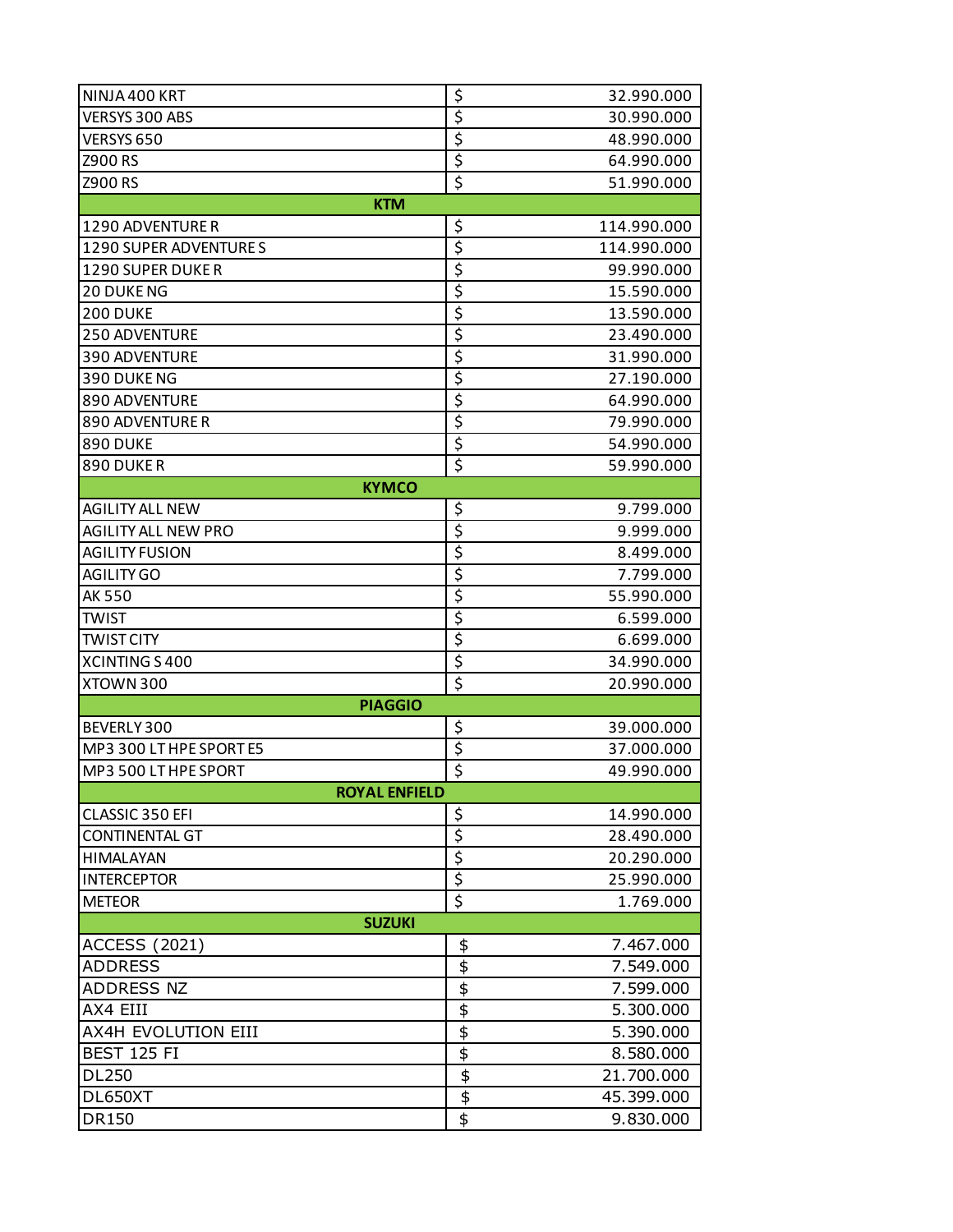| GIXXER 250                          | \$                                   | 14.290.000 |  |
|-------------------------------------|--------------------------------------|------------|--|
| GIXXER FI                           | \$                                   | 9.617.000  |  |
| <b>GIXXER FI ABS</b>                | $\overline{\mathbf{e}}$              | 10.037.000 |  |
| GIXXER SF 250                       | $\overline{\overline{\overline{z}}}$ | 14.530.000 |  |
| GIXXER SF FI ABS                    | $\overline{\mathbf{e}}$              | 10.014.000 |  |
| GN125 EIII                          | $\overline{\mathbf{e}}$              | 6.088.000  |  |
| <b>GSX125R</b>                      | $\overline{\mathfrak{s}}$            | 6.635.000  |  |
| GSX-R1000R (2022)                   | $\overline{\mathbf{e}}$              | 89.900.000 |  |
| GSX-R150                            | $\overline{\mathbf{t}}$              | 12.110.000 |  |
| GSX-S1000 (2022)                    | $\overline{\mathbf{z}}$              | 63.700.000 |  |
| GSX-S150                            | $\overline{\mathbf{e}}$              | 11.370.000 |  |
| GSX-S750A (2022)                    | $\overline{\mathfrak{s}}$            | 45.720.000 |  |
| GSX-S750ZA (2022)                   | $\overline{\overline{\overline{z}}}$ | 45.720.000 |  |
| HAYABUSA (2022)                     | $\overline{\mathbf{e}}$              | 92.000.000 |  |
| SV650A (2022)                       | $\overline{\mathfrak{s}}$            | 40.090.000 |  |
| VIVAR COOL EIII                     | $\overline{\mathfrak{s}}$            | 6.620.000  |  |
| <b>VIVAR STYLE EIII</b>             | \$                                   | 7.350.000  |  |
| V-STROM 1050 (2021)                 | \$                                   | 69,500,000 |  |
| <b>SYM</b>                          |                                      |            |  |
| CROX 125 EURO 3 2022                | \$                                   | 7.429.000  |  |
| CROX 125 EURO 3 2023                | \$                                   | 7.899.000  |  |
| <b>JET14</b>                        | \$                                   | 12.599.000 |  |
| NH-TRAZER 1901                      | \$                                   | 13.990.000 |  |
| <b>NHX 1901</b>                     | \$                                   | 3.099.000  |  |
|                                     |                                      |            |  |
| <b>TVS</b>                          |                                      |            |  |
| APACHE 200 4V FI ABS                | \$                                   | 11.999.000 |  |
| APACHERR 310                        | \$                                   | 26.499.000 |  |
| APACHERTR 160 2V                    | \$                                   | 7.299.000  |  |
| APACHERTR 160 AV                    | \$                                   | 8.799.000  |  |
| APACHERTR 180 2V                    | \$                                   | 8.399.000  |  |
| APACHE RTR 200 4V                   | \$                                   | 10.199.000 |  |
| <b>MAX 125</b>                      | \$                                   | 6.399.000  |  |
| <b>NEO NX 110</b>                   | \$                                   | 5.599.000  |  |
| <b>NTORQFI</b>                      | \$                                   | 8.999.000  |  |
| STRIKER 125                         | $\overline{\boldsymbol{\zeta}}$      | 6.399.000  |  |
| TVS NTORQ 125                       | \$                                   | 7.999.000  |  |
| TVS NTORQ 125 RACE EDITION          | \$                                   | 8.399.000  |  |
| <b>TVS RAIDER</b>                   | \$                                   | 6.899.000  |  |
| TVS SPORT 100 ELS SP                | \$                                   | 5.399.000  |  |
| TVS SPORT 100 ELS SP                | \$                                   | 5.699.000  |  |
| TVS SPORT 100 KLS SP                | \$                                   | 5.099.000  |  |
| <b>VESPA</b>                        |                                      |            |  |
| GTS 300                             | \$                                   | 36.990.000 |  |
| <b>GTS SUPER 300 RACING SIXTIES</b> | \$                                   | 39.990.000 |  |
| GTS SUPER 300 SPORT                 | \$                                   | 36.990.000 |  |
| GTS SUPER 300 TECH                  | \$                                   | 42.990.000 |  |
| PRIMAVERA 150 E5                    | \$<br>\$                             | 29.990.000 |  |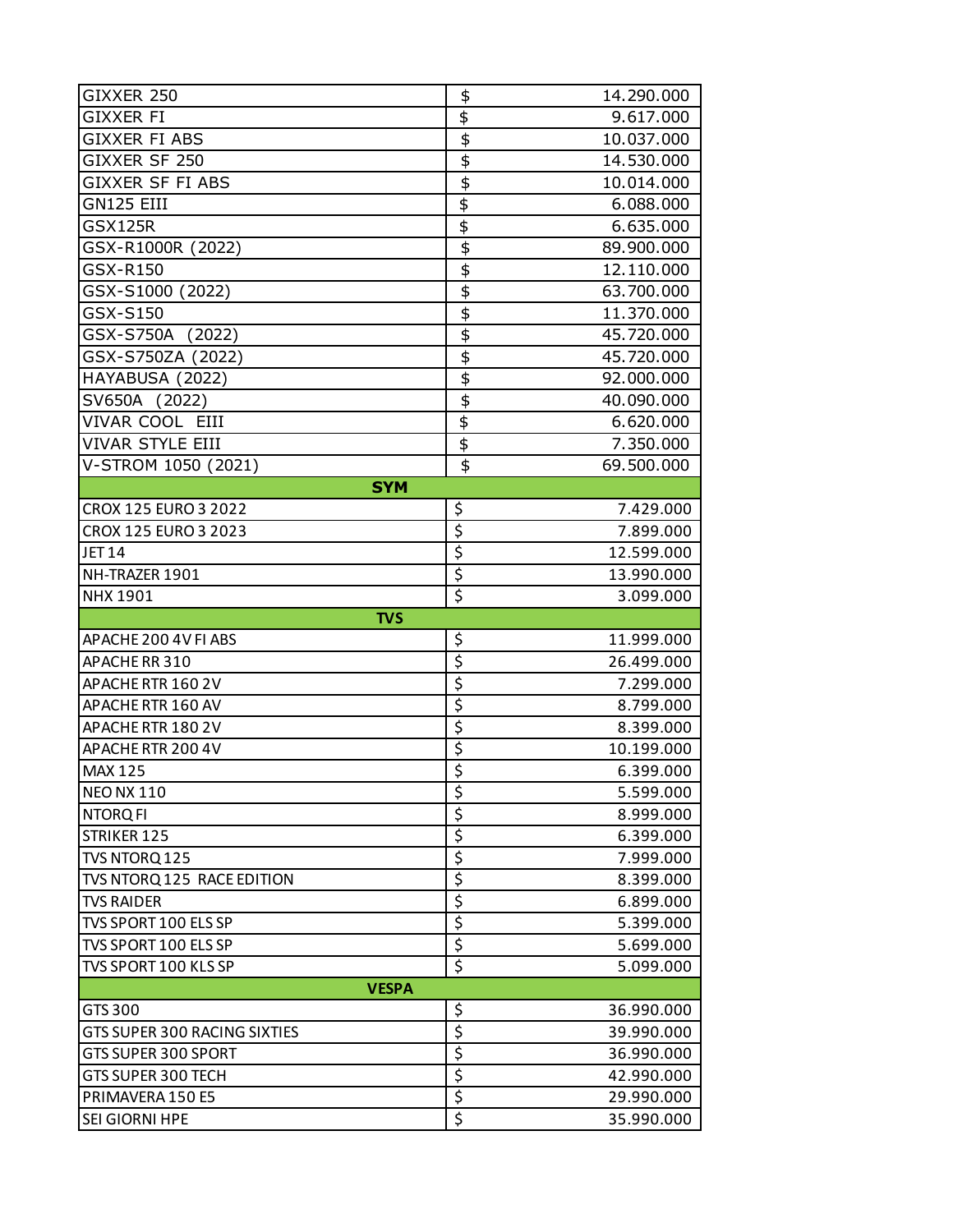| SPRINT 150 S                  | \$<br>30.990.000                             |  |  |
|-------------------------------|----------------------------------------------|--|--|
| <b>SXL 150</b>                | \$<br>10.990.000                             |  |  |
| <b>VXL 150 HE</b>             | \$<br>13.990.000                             |  |  |
| <b>VICTORY</b>                |                                              |  |  |
| ADVANCE R 125                 | \$<br>5.699.000                              |  |  |
| ADVENCE R 110                 | \$<br>5.399.000                              |  |  |
| <b>BLACK</b>                  | \$<br>10.999.000                             |  |  |
| <b>BLACK PACK</b>             | \$<br>11.199.000                             |  |  |
| <b>BOLD PRO</b>               | \$<br>7.499.000                              |  |  |
| <b>BOMBER 125</b>             | \$<br>4.699.000                              |  |  |
| <b>BOMBER 125 SPORT</b>       | \$<br>5.349.000                              |  |  |
| <b>BOMBER 150</b>             | \$<br>5.999.000                              |  |  |
| <b>BOMBER 150 ED ESPECIAL</b> | \$<br>6.399.000                              |  |  |
| <b>BOMBER 250</b>             | \$<br>10.990.000                             |  |  |
| <b>BOMBER 250 RT</b>          | \$<br>11.990.000                             |  |  |
| <b>LIFE</b>                   | \$<br>6.199.000                              |  |  |
| LIFE 125 CON MALETERO         | \$<br>6.099.000                              |  |  |
| LIFE MULTICOLOR               | \$<br>6.199.000                              |  |  |
| <b>MRX 125</b>                | \$<br>6.999.000                              |  |  |
| <b>MRX 125 PRO</b>            | \$<br>7.249.000                              |  |  |
| <b>MRX 150</b>                | \$<br>7.999.000                              |  |  |
| <b>MRX 150 PRO</b>            | \$<br>8.249.000                              |  |  |
| <b>NITRO 125</b>              | \$<br>6.399.000                              |  |  |
| NITRO 125 PRO                 | \$<br>6.399.000                              |  |  |
| <b>NITRO 151 R</b>            | \$<br>7.299.000                              |  |  |
| NITRO 151 R PRO               | \$<br>7.499.000                              |  |  |
| <b>ONE MP</b>                 | \$<br>4.899.000                              |  |  |
| ONE MP SILVER                 | \$<br>5.099.000                              |  |  |
| ONE ST 100                    | \$<br>4.399.000                              |  |  |
| ONE ST 100 CARGO              | $\overline{\boldsymbol{\zeta}}$<br>4.499.000 |  |  |
| ONE ST 100 SILVER             | \$<br>4.499.000                              |  |  |
| <b>ONE ST 110</b>             | \$<br>4.399.000                              |  |  |
| ONE ST 110 SILVER             | \$<br>4.499.000                              |  |  |
| <b>SHOCK</b>                  | \$<br>3.999.000                              |  |  |
| SWITCH 150                    | \$<br>6.799.000                              |  |  |
| <b>SWITCH 150 TRAIL</b>       | \$<br>7.099.000                              |  |  |
| VENOM 250                     | \$<br>9.499.000                              |  |  |
| VENOM 250 PRO                 | $\overline{\boldsymbol{\zeta}}$<br>9.999.000 |  |  |
| VENON 400                     | \$<br>19.490.000                             |  |  |
| YAMAHA                        |                                              |  |  |
| <b>CRYPTON FI</b>             | \$<br>7.500.000                              |  |  |
| FZ VERSION 2                  | $\overline{\boldsymbol{\zeta}}$<br>9.500.000 |  |  |
| FZ VERSION 2.0                | \$<br>9.500.000                              |  |  |
| <b>FZ25</b>                   | \$<br>13.900.000                             |  |  |
| MT03                          | \$<br>28.800.000                             |  |  |
| MT07                          | \$<br>44.000.000                             |  |  |
| MT09                          | \$<br>51.000.000                             |  |  |
| MT10                          | \$<br>74.000.000                             |  |  |